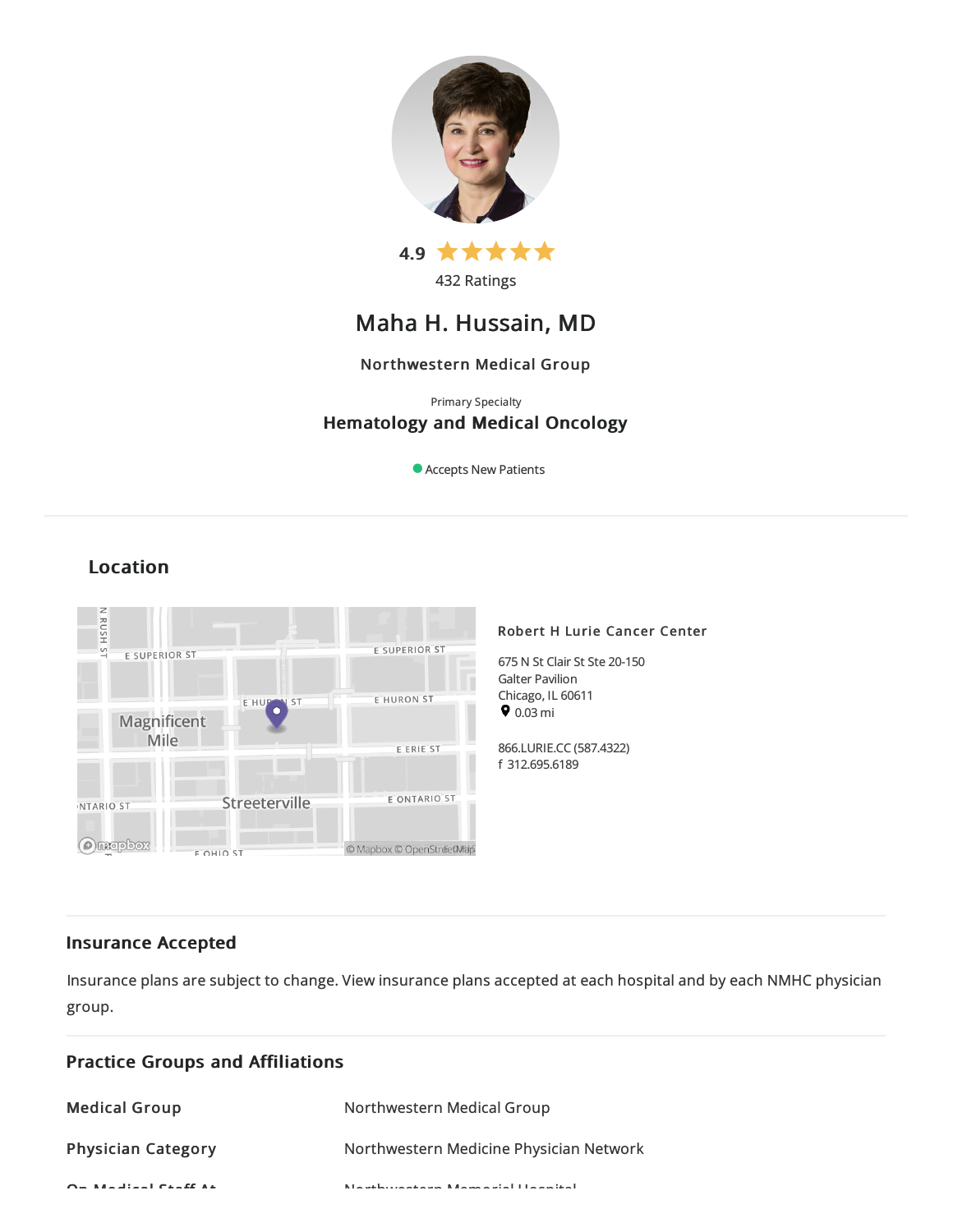# Education

| <b>Medical Education</b> | MD, University of Baghdad College of Medicine - 1980 |
|--------------------------|------------------------------------------------------|
| Residency                | Detroit Medical Center/Wayne State University - 1986 |
| Fellowship               | Wayne State University School of Medicine - 1989     |

# Board Certifications

American Board of Internal Medicine- Internal Medicine(Certified)

American Board of Internal Medicine- Medical Oncology (Certified)

# Practice Focus Areas

Genitourinary Cancers

# Ratings & Reviews

At Northwestern Medicine, our patient's feedback is important to us. While different care providers have their own unique strengths, we strive to be as transparent as possible with our quality of care. Read more

# Care Provider Ratings

Overall rating



Reviews From Patients 186 Reviews

AUGUST 272021

Strong reputation for excellence and innovation throughout the prostate cancer community.

AUGUST 262021

She is very thorough and knowledgeable

# AUGUST 232021

The competence, thoroughness, caring--"positive bed side manner" of Dr. Hussain and her staff.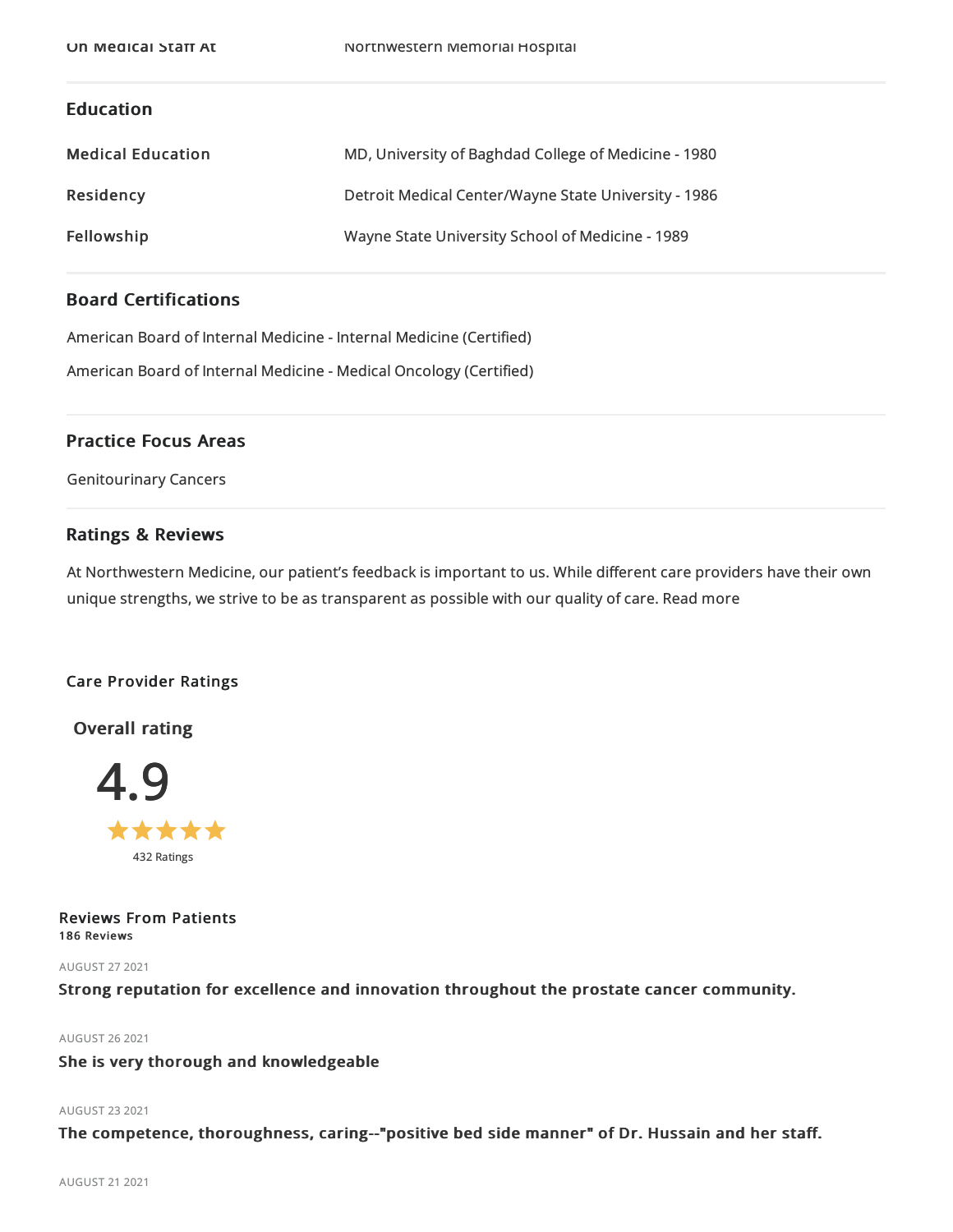# Dr. Hussain took extensive time to assess my concerns

# AUGUST 172021

Dr Hussain is a truly compassionate and caring physician. She is also very intelligent and thoughtful with her approach on how to treat our father in his battle with cancer.

#### AUGUST 122021

She is caring and very knowledgeable.

AUGUST 122021

Vigilant about my health, clear in explaining choices.

AUGUST 112021

Feel my care is excellent

# JULY 262021

Dr. Hussein had reviewed history and had several recommendations. Felt very confident that she had our interests at heart.

# JULY 222021

Very informative

### JULY 222021

Expertise, professionalism, team approach

JULY 192021

Quality of care and concern of general patient well being

### JULY 192021

Again, excellent communications. We are starting on a complicated treatment plan that will take our concerns and wishes into consideration. She brings a great deal of experience into developing the best plan for us.

JULY 162021

Caring. Very knowledgeable.

# JULY 152021

She is experienced and seems well qualified

JULY 132021

good listener and solid recommendations on treatment options

# JULY 82021

Although I just met her, she was highly recommended by Dr Meeks and Brenda Martone who have a lot of trust in.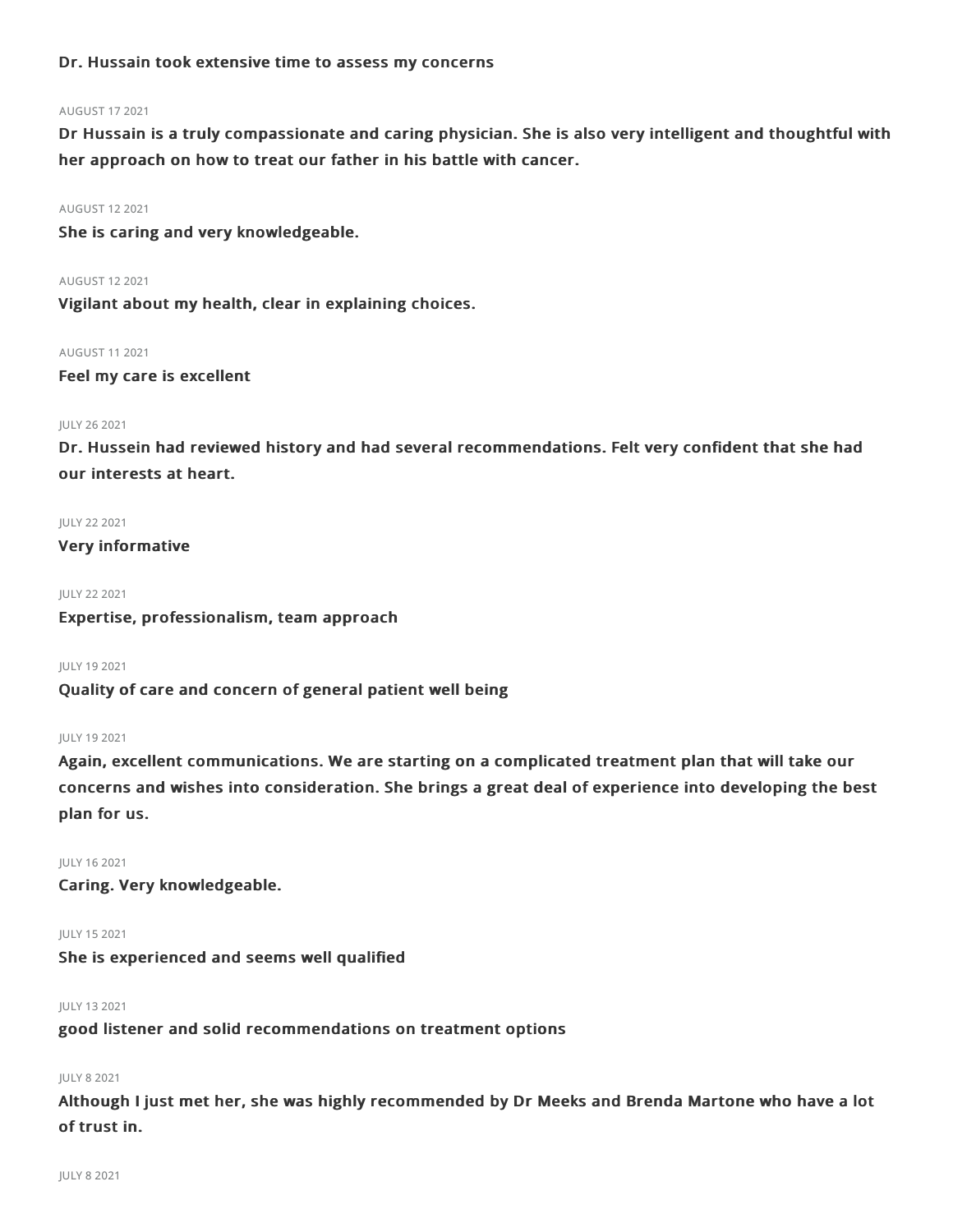Straight up. Calm. Data driven. Firm. Experienced. Interested. No pulled punches. Stays within the Art. Unafraid to state what has to be done. No speculation. Need facts. Let $\tilde{A}$  $\zeta$ a,  $\zeta$ s get going with the investigation. We will meet when data is here.

JUNE 29 2021 Es.experta.en.la.materia

JUNE 242021 Great Doctor

JUNE 182021 Well experienced doctor

JUNE 172021

Caring and informative doctor. Good listener

# JUNE 172021

Concerned, gave details, spoke with her mask so I could hear and understand  $\tilde{A}$ Câ, $\neg$ ¦.Dr Hussain made me feel comfortable and that she was going do everything possible to treat my cancer. Very impressed

JUNE 172021

Caring. gives time to help make tough decisions

# JUNE 162021

Dr Hussain is not just a wonderful doctor but also a caring individual. Her knowledge and comfort has inspired me in my battle with my cancer.

JUNE 152021

She is friendly and professional. I trust her knowledge and prescribed treatment.

JUNE 52021

Not sure of her seriousness with me.

JUNE 12021 She is awesome and patient centered.

MAY 272021

Top doctor

# MAY 232021

She was very detailed and straight forward. Extremely professional .

# MAY 20 2021

Strong field of expertise and professionalism across team. Access to resources and Doctors beyond oncology. Dr Hussain is recognized as being the best in her field.

MAY 182021

Professional and concerning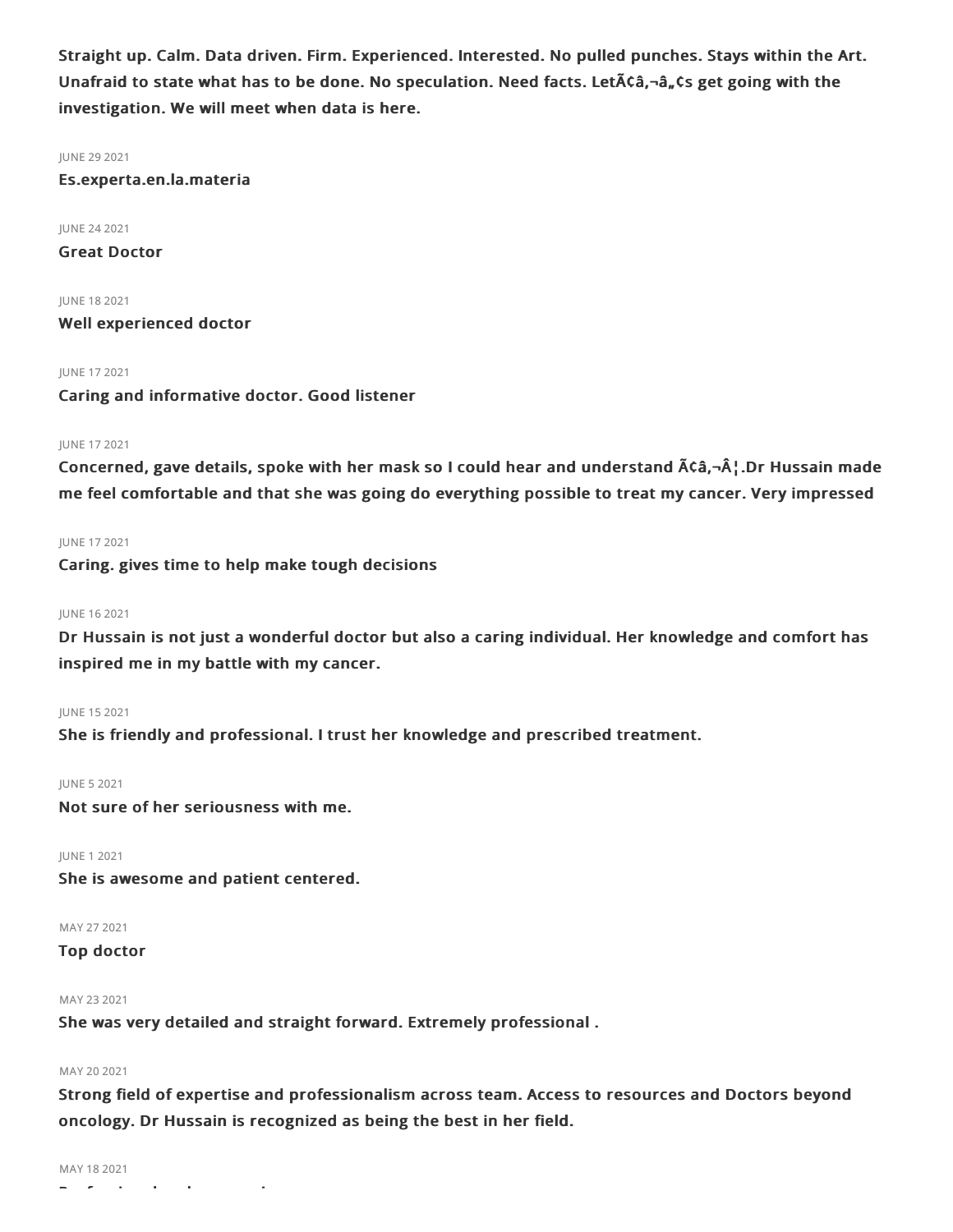# Professional and concerning

#### MAY 152021

Their competence met the recommendations of the doctors who recommended them.

# MAY 142021

Excellent Encologist doctor

### MAY 132021

Answers my questions very well.

MAY 122021

# Very thorough and knowledgeable

# MAY 112021

Compassionate, thorough, and she made me feel comfortable with my care and treatment options! She is amazing!!!!

MAY 42021

Very compassionate and very knowledgeable.

APRIL 30 2021

# Best in field

APRIL292021

# She is professional and you feel she is very caring about your treatment

APRIL272021

She's very personable. And she takes time to answer any & all your questions.

# APRIL202021

Very informative with information

# APRIL172021

I find that most often professional credentials are the drivers to selection of medical specialists. They are the least subjective and most people seem less interested in human qualities.

# APRIL 13 2021

She is outstanding among her peers

# **APRIL 8 2021**

# Professionalism

### MARCH 30 2021

Recognized leaders in field and demonstrated during my visits.

# MARCH 262021

She is both knowledgeable and human. I think she cares.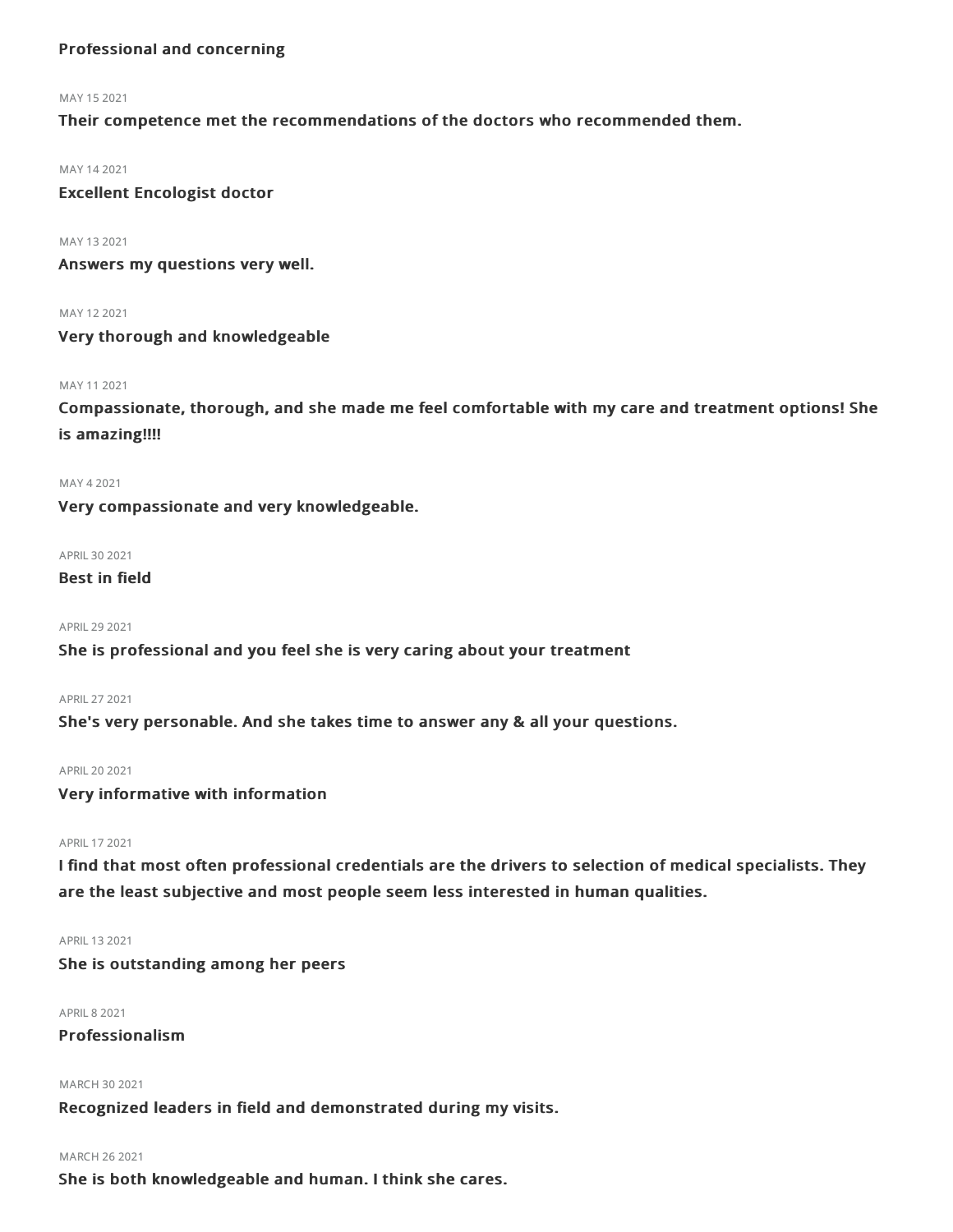#### **MARCH 23 2021**

Excellent clinician and communicator. Really looking after my imminent relocation from Chicago to another part of the continent.

She is both knowledgeable and human. I think she cares.

# MARCH 232021

Maha Hussain is very knowledgeable and explained to me in detail about prostate and cancer. She also mentioned about importance of PSA test as my number is very high.

# MARCH 222021

Dr Hussain, besides being one of the world's leading experts in prostate cancer, also has a warm, caring, empathetic manner and that is a rare combination in oncology.

# MARCH 182021

She checked everything with accurate details and explain to you all the options and let you ask anything you wanna ask about your case, she is excellent doctor

# MARCH 162021

200% trust in her opinions and recommendations for care. She $\tilde{A}\tilde{C}$ a,  $\tilde{C}$ also very much a common person and easy to talk to.

# MARCH 162021

Apparently she $\tilde{A}$ Câ,¬â,,Cs perceived by her peers to be the best in the world. Numero uno. I $\tilde{A}$ Câ,¬â,,Cm not kidding.

### MARCH 132021

Impeccable professionalism.

# MARCH 112021

Very thorough and inquisitive. Strong linkage and leadership across medical field.

# MARCH 102021

She takes the time to go over the entire medical record, make corrections to treatment as necessary and very thorough.

# MARCH 92021

Accomplished in her field Relates well Empathetic

### MARCH 42021

# Great doctor!!!

# MARCH 32021

Professional, knowledgeable, considerate of your time, expertise in field.

# **FEBRUARY 27 2021**

A caring and affable person, with a wealth, of knowledge and experience in this area of medicine.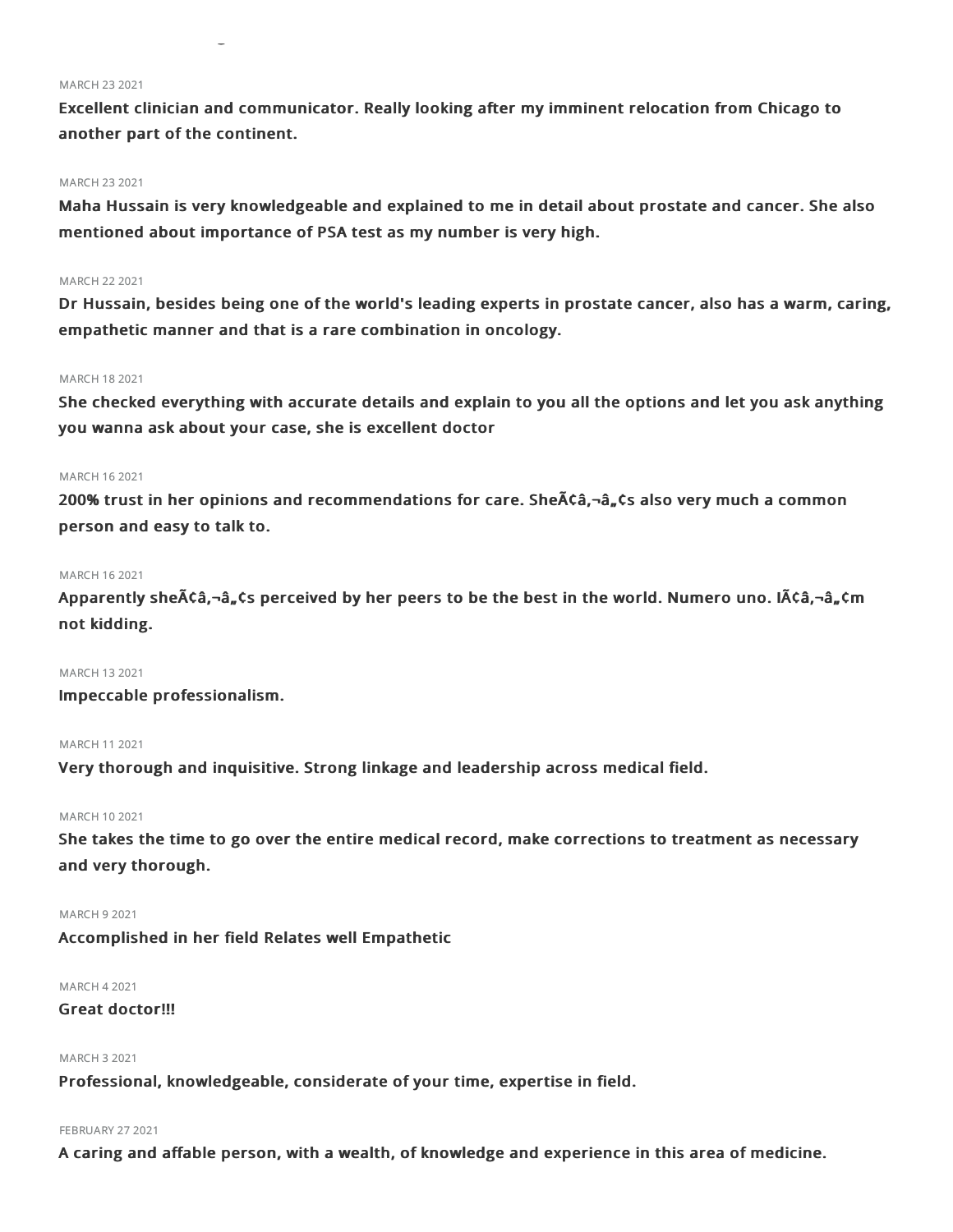#### **FEBRUARY 25 2021**

# Short phone visit

# **FEBRUARY 23 2021**

She is a leading expert in the field of prostate cancer.

# **FEBRUARY 22 2021**

She looks professional with a lot of knowledge explaining to patient the plan of treating

# FEBRUARY 18 2021

Dr Hussain is amazing, she's saved my life and also manages to be the nicest person you can ever meet.

# FEBRUARY 15 2021

Could be higher but I've only had two appts

# FEBRUARY 13 2021

100% satisfied with Dr. Hussain's services, etc.

# FEBRUARY 112021

Well experienced and knowledgeable doctor

# FEBRUARY 92021

Dr. Hussain has taken good care of me. And has always answered all my questions. And she always takes time to discuss treatment options.

### FEBRUARY 9 2021

Explains my care, involves me in decisions. Responds back to questions I have

# FEBRUARY 9 2021

She looks very professional, explain in details, listen to you, nice

# FEBRUARY 22021

Under Dr Hussain's watchful care I feel confident I'm getting the best treatment for my cancer. She is thorough and makes sure all needed tests are given to keep me in my best health. Her knowledge is extensive and she takes time to make sure I understand treatments and outcomes.

### FEBRUARY 12021

Very passionate in her field, and experienced nationwide!!!

# FEBRUARY 12021

# Prostate cancer

# JANUARY 30 2021

Dr Maha always listens to your concerns address them with explanations and does not rush you.

# JANUARY 28 2021

Brilliant doctor who makes me feel comfortable every time I'm there.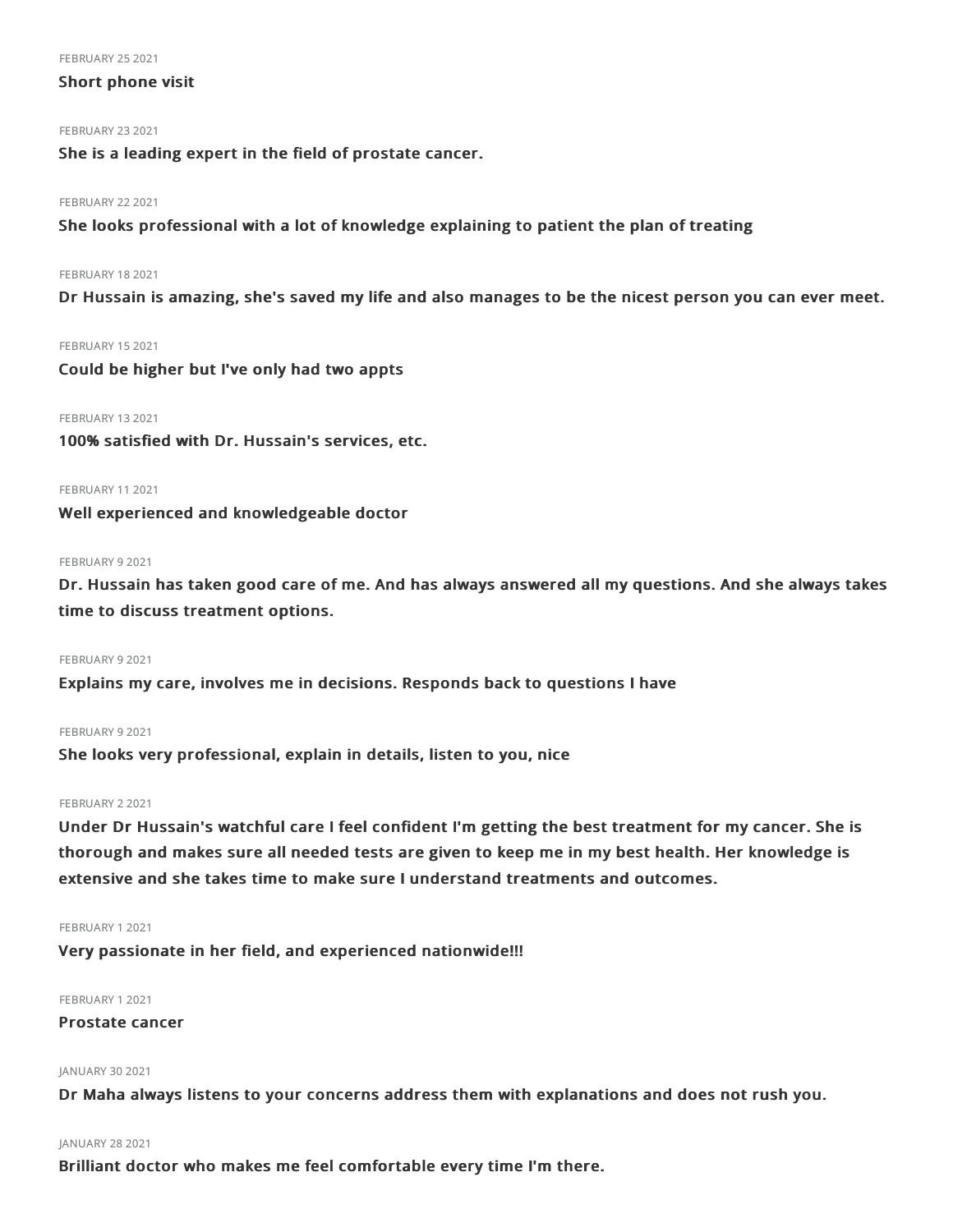#### JANUARY 25 2021

# Very knowledgeable and explains everything

# JANUARY 25 2021

Friendly and answer questions directly and give appropriate follow up .

### JANUARY 192021

Serious and good treatment medical group

### JANUARY 19 2021

Very attentive to my situation.

JANUARY 162021 Both brilliant and caring.

JANUARY 122021

# very caring

# JANUARY 102021 Knowledgeable and personable interaction while discussing my condition

### JANUARY 62021

She highly professional. I know  $\int \delta \hat{a} \cdot \delta_n$  Cm In the right place that meets all my needs.

# DECEMBER 222020

She is up to date on all aspects of care and potential new treatments for my cancer.

# DECEMBER 22 2020

She is probably one of the more knowledgeable oncologist in the prostate world And she is very concerned about her patients Excuse my languageâ€â€ but she knows her s- - - -ðŸ˜Å

## DECEMBER 52020

Dr. Husain was informative.

# DECEMBER 22020

Competency and perseverance...

### DECEMBER 12020

Dr. Hussain and Brenda are a great team. They discuss with you - lab results, current medical concerns and future procedures to be done. I feel they are genuinely interested in my recovery future health.

# DECEMBER 12020

She took lots of time to go over and explain my scans and answered all my questions

# NOVEMBER 282020

dexpetrtc;]lear and experienced